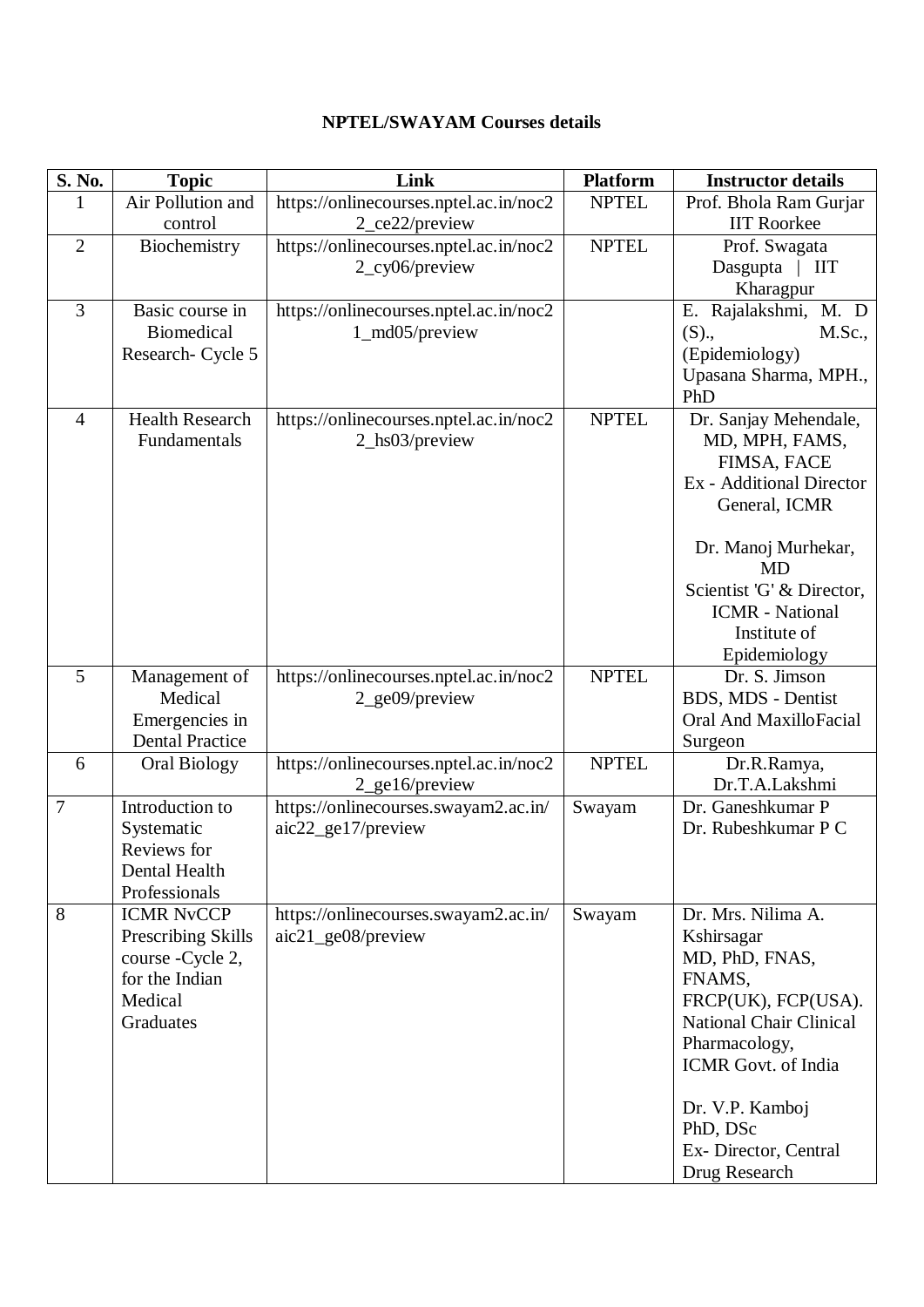|    |                                 |                                                            |              | Institute, Lucknow                        |
|----|---------------------------------|------------------------------------------------------------|--------------|-------------------------------------------|
| 9  | Ethics Review of                | https://onlinecourses.swayam2.ac.in/                       | Swayam       | Dr. Bhavani Shankara                      |
|    | <b>Health Researc</b>           | aic21_ge28/preview                                         |              | Bagepally, MBBS, PhD                      |
| 10 | Scientific Writing              | https://onlinecourses.swayam2.ac.in/                       | Swayam       |                                           |
|    | in Health<br>Research           | aic21_ge29/preview                                         |              |                                           |
| 11 | Plant groups                    | https://onlinecourses.swayam2.ac.in/                       | Swayam       | Dr. Arup Kumar Mitra                      |
|    |                                 | cec20_bt11/preview                                         |              | St. Xavier's College,(                    |
|    |                                 |                                                            |              | Autonomous) Kolkata                       |
| 12 | <b>ANIMAL</b>                   | https://onlinecourses.swayam2.ac.in/                       | Swayam       | Dr. JAYASREE. S                           |
|    | <b>BIOTECHNOLO</b>              | cec22_bt07/preview                                         |              | Mercy College,                            |
|    | <b>GY</b>                       |                                                            |              | Palakkad                                  |
| 13 | Advanced                        | https://onlinecourses.nptel.ac.in/noc2                     | <b>NPTEL</b> | Prof. Nanda Kishore                       |
|    | Thermodynamics                  | 2_ch13/preview                                             |              | <b>IIT</b> Guwahati                       |
| 14 | Advanced                        | https://onlinecourses.nptel.ac.in/noc2                     | <b>NPTEL</b> | Prof. Prateek Kumar Jha                   |
|    | Thermodynamics                  | 2_ch30/preview                                             |              | <b>IIT Roorkee</b>                        |
|    | and Molecular<br>Simulations    |                                                            |              |                                           |
| 15 | Analytical                      | https://onlinecourses.swayam2.ac.in/                       | swayam       | Prof. M.R Rajeswari                       |
|    | Techniques                      | cec21_bt06/preview                                         |              | Department Of                             |
|    |                                 |                                                            |              | Biochemistry, All India                   |
|    |                                 |                                                            |              | <b>Institute Of Medical</b>               |
|    |                                 |                                                            |              | Sciences, New Delhi                       |
| 16 | Applied                         | https://onlinecourses.swayam2.ac.in/                       | Swayam       | Dr. B. SANNAPPA                           |
|    | Entomology                      | cec21_bt09/preview                                         |              | Dept. Of Studies In                       |
|    |                                 |                                                            |              | Sericulture Science,                      |
|    |                                 |                                                            |              | University Of Mysore,                     |
| 17 | Applied Time-                   | https://onlinecourses.nptel.ac.in/noc2                     | <b>NPTEL</b> | Manasagangotri<br>Prof. Arun K. Tangirala |
|    | Series Analysis                 | 2_ch19/preview                                             |              | <b>IIT Madras</b>                         |
| 18 | Aspects Of                      | https://onlinecourses.nptel.ac.in/noc2                     | <b>NPTEL</b> | Prof. Debabrata Das                       |
|    | Biochemical                     | 2_bt09/preview                                             |              | <b>IIT Kharagpur</b>                      |
|    | Engineering                     |                                                            |              |                                           |
| 19 |                                 | https://onlinecourses.nptel.ac.in/noc2                     | <b>NPTEL</b> | Prof. Prabirkumar Saha                    |
|    | Aspen Plus®                     | 2_ch37/preview                                             |              | <b>IIT</b> Guwahati                       |
|    | simulation                      |                                                            |              |                                           |
|    | software - a basic              |                                                            |              |                                           |
|    | course for                      |                                                            |              |                                           |
| 20 | beginners<br><b>Basic Human</b> |                                                            |              | Prof. Md. Niamat Ali                      |
|    | Genetics                        | https://onlinecourses.swayam2.ac.in/<br>cec21_bt21/preview | Swayam       | University Of Kashmir                     |
| 21 | <b>Basic Principles</b>         | https://onlinecourses.nptel.ac.in/noc2                     | <b>NPTEL</b> | Prof. Subrata Kumar                       |
|    | and Calculations                | 2_ch02/preview                                             |              | Majumdar, IIT                             |
|    | in Chemical                     |                                                            |              | Guwahati                                  |
|    | Engineering                     |                                                            |              |                                           |
| 22 | Basic concepts in               | https://onlinecourses.swayam2.ac.in/                       | Swayam       | Dr. Deepa G Muricken                      |
|    | Enzymology                      | cec21_bt20/preview                                         |              | St. Mary's College                        |
|    |                                 |                                                            |              | Thrissur                                  |